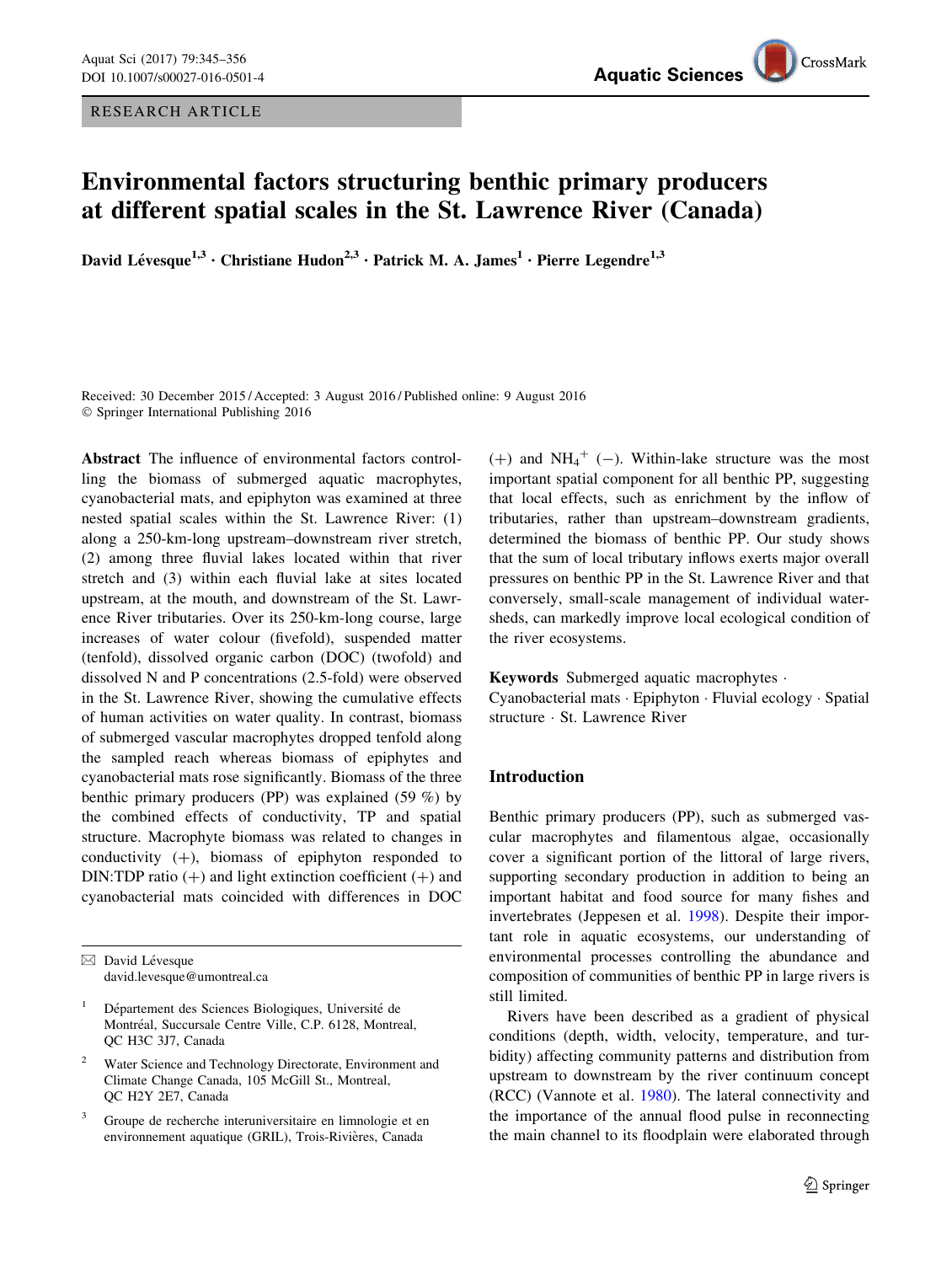the flood pulse concept (Junk et al. [1989\)](#page-11-0). Subsequent efforts (Thorp et al. [2006\)](#page-11-0) developed the riverine ecosystem synthesis, in which rivers are conceptualized as a mosaic of large and discrete patches, combining concepts of hierarchical patch dynamics and eco-geomorphology (hydrology, geomorphology, climate and vegetation). Patches represent areas characterized by functional attributes such as geology, climate, vegetation, nutrient and organic matter concentrations, discharge and current speed. The riverine ecosystem synthesis hypothesizes that river processes are driven by the spatial arrangement of patches rather than by the downstream gradient of the river continuum.

Spatial structure is rarely explicitly taken into account when examining the environmental factors controlling biological communities (Cottenie [2005\)](#page-10-0). This is often problematic since environmental factors encompass pure environmental control and environmentally-induced spatial variation and does not account for neutral processes (i.e., dispersion) (Legendre and Legendre [2012](#page-11-0)). The environmental factors evoked to explain variation in biological communities also depend on the spatial scale of analysis (Forman and Godron [1986\)](#page-10-0). Some environmental variables show large variation at small spatial scales which create high heterogeneity in biological communities in relatively small areas while others show more variation at large spatial scales giving rise to community variations in large study areas (Borcard et al. [2004\)](#page-10-0). Until now, only a few studies have considered multiscale spatial and environmental effects together (Alahuhta and Heino [2013](#page-10-0); Capers et al. [2010](#page-10-0); Gallego et al. [2014;](#page-10-0) Mikulyuk et al. [2011;](#page-11-0) O'Hare et al. [2012\)](#page-11-0) and none of them has yet examined large rivers.

At the landscape scale, watershed characteristics control river morphometry and water residence time, discharge and current velocity, which in turn influence the amount of substrate suitable for the establishment of benthic PP species (Duarte and Kalff [1986](#page-10-0); Franklin et al. [2008](#page-10-0); Morrice et al. [2004\)](#page-11-0). Geology, land use and soil type influence pH, conductivity, concentrations and forms of nutrients and organic matter in the water (Alahuhta and Heino [2013;](#page-10-0) Barko and Smart [1986;](#page-10-0) Capers et al. [2010](#page-10-0)). At the watershed scale, nutrient concentrations (Carignan and Kalff [1980](#page-10-0); Jones et al. [2002](#page-11-0)) and light availability (Barko et al. [1982;](#page-10-0) Lacoul and Freedman [2006;](#page-11-0) Sand Jensen [1989\)](#page-11-0) determine the composition of benthic PP in rivers and lakes. In rivers, the importance of filamentous algae tends to increase with stream order until rising water turbidity and depth induce a shift towards phytoplankton (Hilton et al. [2006\)](#page-10-0). At local scales, point-sources of pollution, tributary inflow and biotic interactions may control the dominance of different groups of benthic primary producers. The influence of grazers (Lacoul and Freedman [2006\)](#page-11-0) and of competition for light and nutrients between submerged macrophytes, loosely attached algae and epiphyton (Franklin et al. [2008](#page-10-0); Hilton et al. [2006](#page-10-0); Vadeboncoeur and Steinman [2002\)](#page-11-0) are also well documented.

The present study uses three groups of benthic primary producers (submerged aquatic macrophytes, cyanobacterial mats and epiphyton) in the St. Lawrence River to examine the relative importance of environmental factors acting at three naturally-nested spatial scales: (1) at the large scale of a 250-km-long fluvial section, (2) at the intermediate scale of three large fluvial lakes located within this stretch and (3) within each lake, by using sites located upstream, at the mouth and downstream of inflowing tributaries. Over its course, the St. Lawrence River alternately runs through narrow  $(\approx 2-4 \text{ km-wide})$  cross-sections and three large  $(\geq 10 \text{ km} \cdot \text{wide})$  fluvial lakes with numerous incoming tributaries. This large river thus provides us with a longitudinal series of fluvial lakes likely to support a number of distinct patches characterized by different benthic PP assemblages (Thorp et al. [2006](#page-11-0)). Heterogeneity of water characteristics in this system is generated by the presence of the greater Montreal area as well as by the inflow of numerous tributaries draining farmlands, resulting in a local degradation of water quality, regionally along the littoral area of fluvial lakes, and globally along the downstream axis of the St. Lawrence River (Hudon and Carignan [2008\)](#page-10-0).

We hypothesized that the biomass distribution of benthic PP would (1) respond to water quality degradation (increase in turbidity and nutrients) and (2) be spatiallystructured at a local scale, in our case within each individual fluvial lake because of the high heterogeneity in water characteristics generated by tributaries draining different geological formations in the St. Lawrence River watershed. Specifically, we expected a decrease in submerged aquatic macrophytes and an increase in cyanobacterial mats and epiphyton biomasses. To test these hypotheses, we quantified the biomass of benthic PP (submerged aquatic macrophytes, cyanobacterial mats and epiphyton) and coinciding environmental conditions over a 250-km stretch of St. Lawrence River in late summer 2008. Sampling was concentrated in a single season, at the maximum of benthic primary producer biomass (end of August, beginning of September), to remove the effects of seasonal successions and hydrological variation. Our results should allow us to determine whether benthic PP respond to small-scale local condition (Thorp et al. [2006\)](#page-11-0) or to the position along the river continuum, thus improving our understanding of the scale at which management and remedial actions must take place.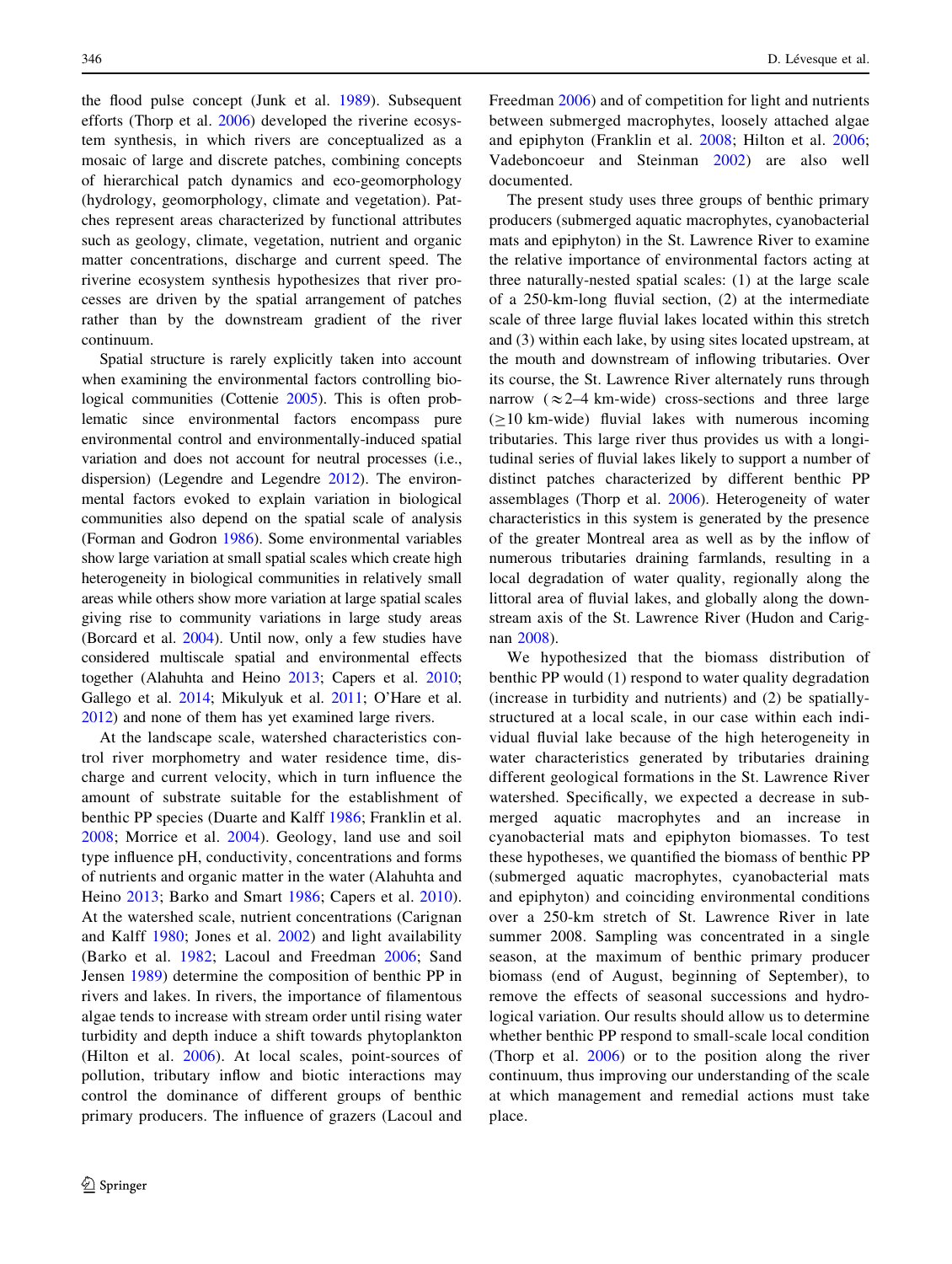#### <span id="page-2-0"></span>Methods

### Study area

The study took place across three fluvial lakes of the St. Lawrence River (Lake Saint-François, Lake Saint-Louis and the lower portion of the Ottawa River, and Lake Saint-Pierre) located in a 250-km-long stretch of the fluvial section of the St. Lawrence River between Cornwall (Moses-Saunders hydropower dam) and Trois-Rivières (Fig. 1). Lake Saint-François lies  $\approx$  175 km downstream of the outlet of Lake Ontario into dammed Lake St. Lawrence. The Moses-Saunders hydropower dam regulates the flow ( $\approx$  7500 m<sup>3</sup> s<sup>-1</sup>) of Lake St. Lawrence into Lake Saint-François (235  $km^2$ ), which has high water clarity (Secchi depth  $>5$  m) (Table [1\)](#page-3-0) and stabilized water levels within  $\pm 10$  cm by Beauharnois dam (downstream). The watershed of Lake Saint-François is composed of rural area, moderately populated  $(100-500 \text{ hab. km}^{-2})$  and receives only small tributaries  $(<25 \text{ m}^3 \text{ s}^{-1})$ . Lake Saint-Louis  $(140 \text{ km}^2)$ , located downstream of the Beauharnois dam, is set in the densely populated  $(>500$  hab. km<sup>-2</sup>) Montreal metropolitan area. St. Lawrence River discharge  $(\approx 9500 \text{ m}^3 \text{ s}^{-1})$  and water level (0.5–1.4 m) variations in Lake Saint-Louis are seasonally modulated by the partial inflow of the Ottawa River (discharge  $\approx 1838$  m<sup>3</sup> s<sup>-1</sup>), the largest St. Lawrence River tributary. The Ottawa River waters are brown, enriched in chromatic dissolved organic matter, suspended sediments and phosphorus, resulting in low water clarity (Secchi 1–5 m). By Lake Saint-Pierre  $(402 \text{ km}^2) \approx 90 \text{ km}$  downstream, the St. Lawrence River discharge adds up to 10,500  $\text{m}^3$  s<sup>-1</sup>, including three additional large tributaries (Richelieu, Yamaska and Saint-François; discharge: 434, 86 and 168 m<sup>3</sup> s<sup>-1</sup>, respectively) contributing to its large water level range (1.31–2.26 m annually), low water clarity (Secchi 0.1–3 m) and high sediment accumulation rate (Table [1\)](#page-3-0). The watershed of Lake Saint-Pierre is rural with a low population density  $(10-25$  hab.  $km^{-2}$ ). Wetland area differs substantially among the three fluvial lakes with 4100 ha for level-stabilized Lake Saint-François, 950 ha for the heavily urbanized Lake Saint-Louis and 18,350 ha for Lake Saint-Pierre, which presents a more natural shoreline and flow regime. In addition to discharge regulation, the St. Lawrence River has also been considerably modified by human along its course with the dredging and channelling for ship traffic, creation of islands, and deepening of the Montreal harbor (Bibeault and Hudon [2007](#page-10-0)).

# Sampling

Sampling was undertaken in the littoral zone potentially colonized by submerged plant communities where the water depth was  $\langle 2.5 \text{ m}$  (Hudon et al. [2000](#page-10-0)). Sampling sites were selected in areas upstream, within, and downstream of the inflow of tributaries to the St. Lawrence River. Sampling to describe the biomass of submerged plant communities and environmental characteristics of the St. Lawrence River was conducted in the period of maximum macrophyte biomass (August 19–September 18, 2008) (Vis et al. [2006\)](#page-11-0). At each site, we measured water depth (z) (m), temperature ( $\rm{^{\circ}C}$ ), dissolved oxygen (%), pH, conductivity  $(\mu S \text{ cm}^{-1})$  (YSI 103 600 XLM, Yellow Springs, Ohio) and the light extinction coefficient  $(k)$   $(m^{-1})$  (LI-COR LI-190SA air and underwater LI-193SA spherical sensor, Lincoln, Nebraska). At each site, water samples were taken just below the surface and unfiltered sub-samples were used for analyses of suspended matter (SPM, American Public Health Association [1995](#page-10-0)), total phosphorus (TP) and total nitrogen (TN) (Environment Canada [2005](#page-10-0)). Filtered subsamples (Whatman GF/C, GE Healthcare Bio-Sciences AB, Sweden) were analyzed for total dissolved phosphorus (TDP),  $NO<sub>2</sub>–NO<sub>3</sub>$ ,  $NH<sub>4</sub><sup>+</sup>$ , dissolved organic carbon (DOC) and color (Pt/Co)



Fig. 1 Map of the study area showing, for each major sampling region, the location of littoral sites (open circles) and tributaries (full circle). Boxes indicate the three fluvial lakes under study: Lake Saint-

François (11 littoral and 9 tributary sites); the Ottawa River and Lake Saint-Louis (6 littoral and 10 tributary sites), and Lake Saint-Pierre (26 littoral and 15 tributary sites)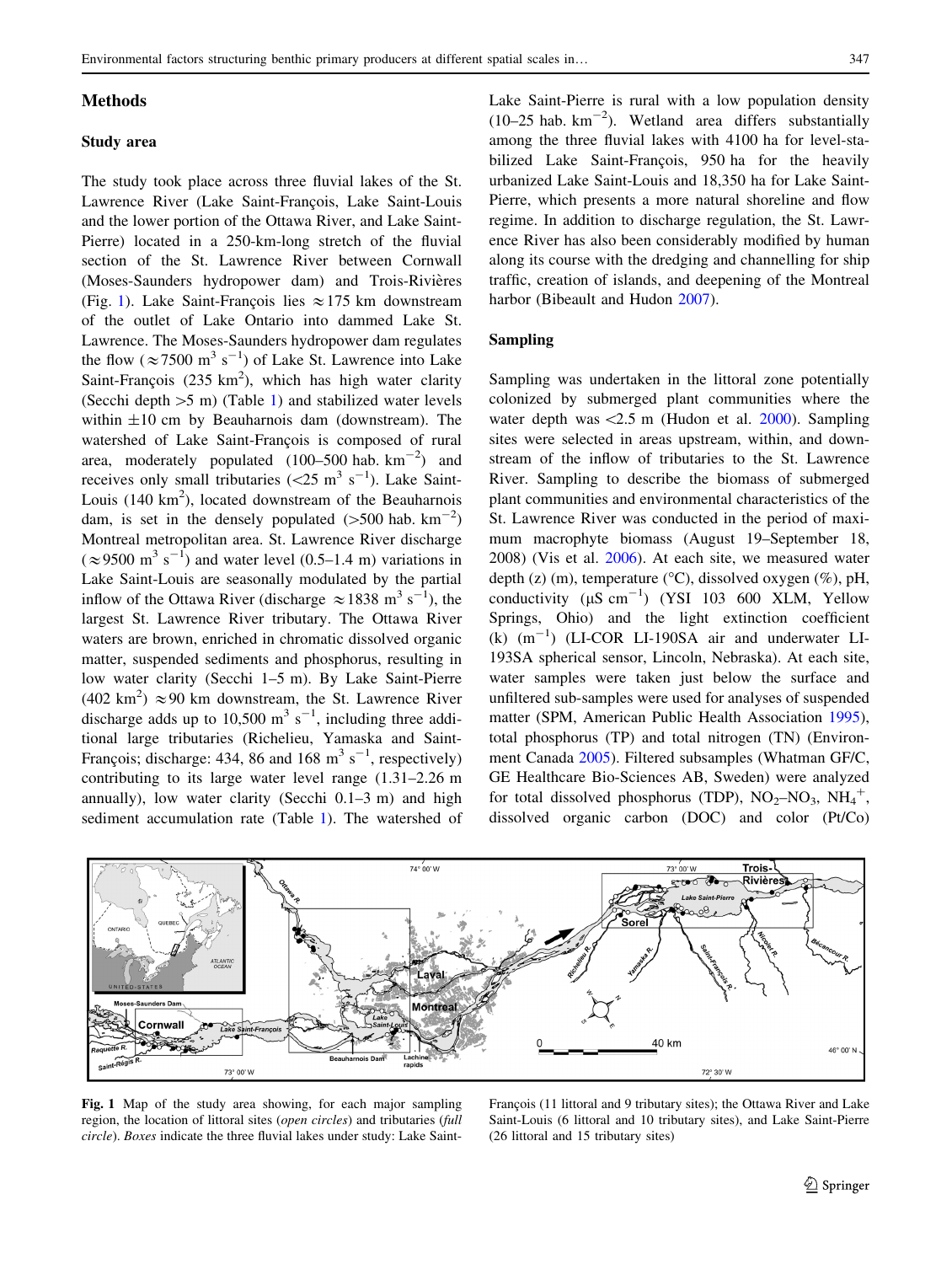| Functional attribute                                                                        | Lake Saint-François                       | Lake Saint-Louis-lower<br>Ottawa R             | Lake Saint-Pierre                                                                  |
|---------------------------------------------------------------------------------------------|-------------------------------------------|------------------------------------------------|------------------------------------------------------------------------------------|
| St. Lawrence River discharge $(m^3 s^{-1})^f$                                               | 7500                                      | 9500                                           | 10,500                                                                             |
| Total fluvial lake area $(km^2)^c$                                                          | 235                                       | 140                                            | 402                                                                                |
| Annual (1998–2008) water level<br>variation $(m)^f$                                         | $0.09 - 0.28$ , largely stabilized        | $0.53 - 1.42$                                  | $1.31 - 2.26$                                                                      |
| Major tributaries (mean annual<br>tributary discharge, $m^3$ s <sup>-1</sup> ) <sup>a</sup> | Raquette, Saint-Régis rivers<br>(<25,<10) | Ottawa Chateauguay<br>rivers (1838, 37),       | Richelieu, Yamaska, Saint-François<br>rivers (434, 86, 168)                        |
| Population density (hab. $km^{-2}$ ) <sup>b</sup>                                           | $100 - 500$                               | >500                                           | $10 - 25$                                                                          |
| Shoreline use                                                                               | Rural                                     | Urban                                          | Wetlands                                                                           |
| Connectivity with floodplain                                                                | Low because of stabilized<br>water level  | Low because of heavily<br>urbanized shorelines | High because of high range of level<br>and natural wetlands along the<br>shoreline |
| Littoral areas (defined as $z < 4.5$ m, km <sup>2</sup> )<br>(% of total area) $\rm{^c}$    | 176 $(75\%)$                              | 100 $(71\%)$                                   | 249 $(62\%$                                                                        |
| Total area of wetlands $(ha)^d$                                                             | 4100                                      | 950                                            | 18,350                                                                             |
| Mean depth $(m)^c$                                                                          | 5.1                                       | 3.4                                            | 2.7                                                                                |
| Water clarity (Secchi depth range, $m$ ) <sup>e</sup>                                       | $5 - 10$                                  | $1 - 5$                                        | $0.1 - 3$                                                                          |
| Sediment accumulation (kg m <sup>-2</sup> year <sup>-1</sup> ) <sup>c</sup>                 | 3.2                                       | 6.7                                            | 12.1                                                                               |

<span id="page-3-0"></span>Table 1 Comparison of the attributes potentially affecting the abundance, composition and scale of distribution of benthic primary producers in the three fluvial lakes of the St. Lawrence

See Fig. [1](#page-2-0) for position of each fluvial lake within the St. Lawrence River continuum

From Hudon and Carignan [\(2008\)](#page-10-0)

 $<sup>b</sup>$  From Gouvernement du Québec ([2010\)](#page-10-0)</sup>

<sup>c</sup> From Carignan and Lorrain [\(2000](#page-10-0))

<sup>d</sup> From [http://www.qc.ec.gc.ca/csl/fich/fich001\\_002\\_e.html#overview](http://www.qc.ec.gc.ca/csl/fich/fich001_002_e.html%23overview)

<sup>e</sup> From Hudon et al. [\(2000](#page-10-0))

 $f$  From Environment Canada ([2012\)](#page-10-0)

(Environment Canada [2005\)](#page-10-0). TP and TDP were determined by acid digestion followed by colorimetry with ammonium molybdate. TN was analyzed after persulfate digestion with a LACHAT Continuous Flow Quick-Chem 8000 ion analyzer (Loveland, Colorado).  $NO<sub>2</sub>–NO<sub>3</sub>$  was measured by reducing nitrate to nitrite in a cadmium column prior to colorimetry;  $NH_4$ <sup>+</sup> was analyzed by colorimetry after the addition of sodium nitroprusside and sodium phenate. DOC was oxidized to carbon dioxide by the addition of persulfate prior to infrared detection (Shimadzu TOC-5000; Shimadzu Corporation, Japan) (Environment Canada [2005\)](#page-10-0). Dissolved inorganic nitrogen (DIN) was calculated as the sum of  $NO<sub>2</sub>-NO<sub>3</sub>$  and  $NH<sub>4</sub><sup>+</sup>$  concentrations. Distance of the closest upstream sampled tributary was measured (MapInfo Professional v8.5, Pitney Bowes Inc, Connecticut) to represents the local effect of tributary over water quality.

Biomasses of benthic PP (macrophytes, cyanobacterial mats and, epiphyton) was estimated quantitatively using a double-headed rake dragged over a length of 1 m on the bottom of the St. Lawrence River (Kenow et al. [2007](#page-11-0); Yin et al. [2000](#page-11-0)). Biomass was averaged from collections made in front and on both sides of the boat. Macrophytes

collected simultaneously with epiphytes and filamentous algae were brought back to the laboratory for cleaning, sorting, identification, and measurement of wet mass (WM) and conversion to dry mass (DM) using previously established conversion factors (Hudon et al. [2012](#page-10-0)). The algae mats were dominated by the cyanobacterium Lyngbya wollei (Levesque et al. [2012](#page-11-0)). The epiphyton biomass (µg of chla mg<sup>-1</sup> DM on macrophytes leaves) was estimated by manually dislodging epiphytes of 10 leaves of vascular macrophytes (generally Vallisneria americana), drying the leaves at 50  $\degree$ C, measuring their dry mass  $(\pm 0.1 \text{ mg})$  and measuring chlorophyll-a of epiphyton following cold ethanol extraction and spectrometry (Stainton et al. [1977\)](#page-11-0).

#### Statistical analysis

#### Environmental variables

Physical, chemical and biological variables (biomass) of the sites in the littoral zone and at the mouth of tributaries of our three fluvial lakes were compared separately among lakes using Kruskal–Wallis nonparametric analysis of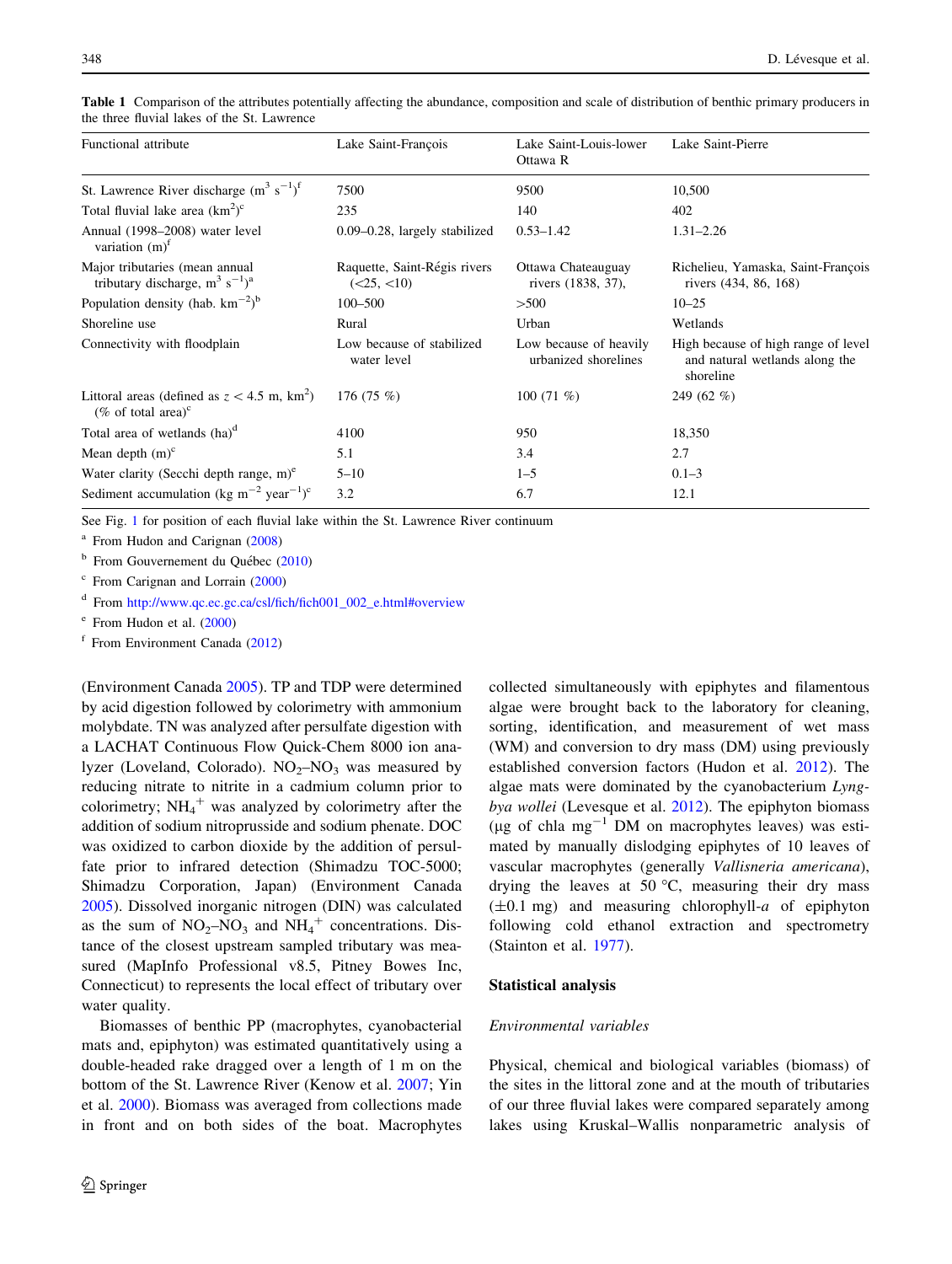variance (ANOVA; function kruskal.test of package stats) followed by multiple comparisons of medians (function kruskalmc of package pgirmess) (Giraudoux [2011\)](#page-10-0) in the R statistical language (R Development Core Team 2011, Austria). In addition, sites within littoral zone and at the mouth of the tributaries for the same fluvial lake were compared using the Wilcoxon rank sum in the same fashion. Water depth was not included in the analysis on the basis that the sampled sites were selected to have a depth in the 0.5–2 m range. Temperature, dissolved oxygen and pH were excluded because of their high daily variation.

Variability among sites of the littoral zone was explored by principal component analysis (PCA) using the FactoMineR library (Husson et al. [2010\)](#page-11-0) in R. All variables were reduced to unit variance by standardization in order to facilitate the comparison of variables with different scales (Legendre and Legendre [2012](#page-11-0)).

### Benthic PP analysis

We determined the influence of environmental variables and their spatial component on the benthic primary producer community using redundancy analysis (RDA) and variation partitioning (Borcard et al. [1992\)](#page-10-0). Vegetation biomass data were transformed using the Hellinger transformation to prevent similarity simply due to absence at, eliminate the differences of total biomass among sites and, because it includes a square-root transformation, reduce the importance of the most abundant vegetation types, as recommended for RDA (Legendre and Gallagher [2001\)](#page-11-0). We also evaluated environmental and spatial control for individual functional groups of benthic PP using multiple regressions on  $log_{10}$  transformed biomass.

Spatial structure was modeled hierarchically at three levels: (1) at the fluvial scale using a linear trend in the  $x$  coordinates (longitude) of the sampling sites,  $(2)$  at the among-lake scale by using two binary variables to represent the three St. Lawrence River fluvial lakes, and (3) at the within-lake scale with Moran's eigenvector maps (MEM) (Borcard and Legendre [2002\)](#page-10-0). MEM produce a group of orthogonal spatial variables from the geographic distances among the sampling sites (Dray et al. [2006\)](#page-10-0). These variables model spatial variation at different scales and can be used as explanatory variables in RDA and regression (Borcard et al. [2011](#page-10-0)). Specifically, each fluvial lake was modelled separately with a set of MEM variables which were arranged into blocks, one for each lake. For each fluvial lake, the minimum and maximum distance between two sampling sites acted as the spatial detection range: Saint-Francois (10.1–32.6 km), Saint-Louis (5.5–11.0 km) and Saint-Pierre (12.0–67.8 km). The detection range reflected lake size as well as the number of tributaries and distance between them in each lake. Significant MEM variables were then used to define the scale of the spatial patterns in benthic PP.

Forward selection was applied separately to the environmental and MEM variables to reduce the number of variables before RDA or regression. Variation in vegetation biomass was decomposed (Borcard et al. [1992](#page-10-0)) among environmental variables, river scale, among-lake and within-lake scales using the varpart function of the vegan package in R (Oksanen et al. [2013\)](#page-11-0).

## **Results**

## Biomass of benthic primary producers

Macrophyte composition was dominated by Vallisneria americana through the whole study area, with the presence of Elodea canadensis in all tributaries and of various other taxa in the St. Lawrence River littoral zone. Macrophytes represented the most abundant vegetation throughout the study area (Table [2](#page-5-0)) and showed a clear decreasing trend along the sampled reach, nearly disappearing in Lake Saint-Pierre tributaries (Fig. [2](#page-6-0)). It should nevertheless be pointed out that the decrease in macrophyte biomass did not lead to major changes in the composition of vascular plant communities along the fluvial gradient. Epiphyton comprised a mixture of diatoms, filamentous Chlorophytes, cyanobacteria and debris loosely attached to the surface of vascular macrophytes. Epiphyte biomass tended to increase downstream in the littoral zone, but dropped in the increasingly turbid tributaries found within each successive fluvial lake (Fig. [2\)](#page-6-0). Cyanobacterial mats were largely comprised of the filamentous, non-heterocyst taxon Lyngbya wollei; mats were absent from Lake Saint-François and their biomass increased downstream; they were first observed in the Ottawa River and Lake Saint-Louis and reached their highest biomass in Lake Saint-Pierre (Table [2;](#page-5-0) Fig. [2\)](#page-6-0).

#### Environmental variables

St. Lawrence River water quality changed markedly over its 250-km-long course through Lake Saint-François, Lake Saint-Louis and Lake Saint-Pierre. As expected by its position  $\approx$  175 km downstream of Lake Ontario and Lake St. Lawrence, just below Moses-Saunders dam, Lake Saint-François was clear (light extinction coefficient of 0.5  $m^{-1}$ ), with low suspended matter and DOC concentrations (Table [3\)](#page-7-0). By the time St. Lawrence River reached Lake Saint-Pierre, located farthest downstream, large increases in water colour (5 $\times$ ), suspended matter (10 $\times$ ) and DOC (2 $\times$ ) were observed (Table [3](#page-7-0)). These conditions resulted in a sharp decrease in light penetration downstream, from  $>50$  % of incident light reaching the bottom (Secchi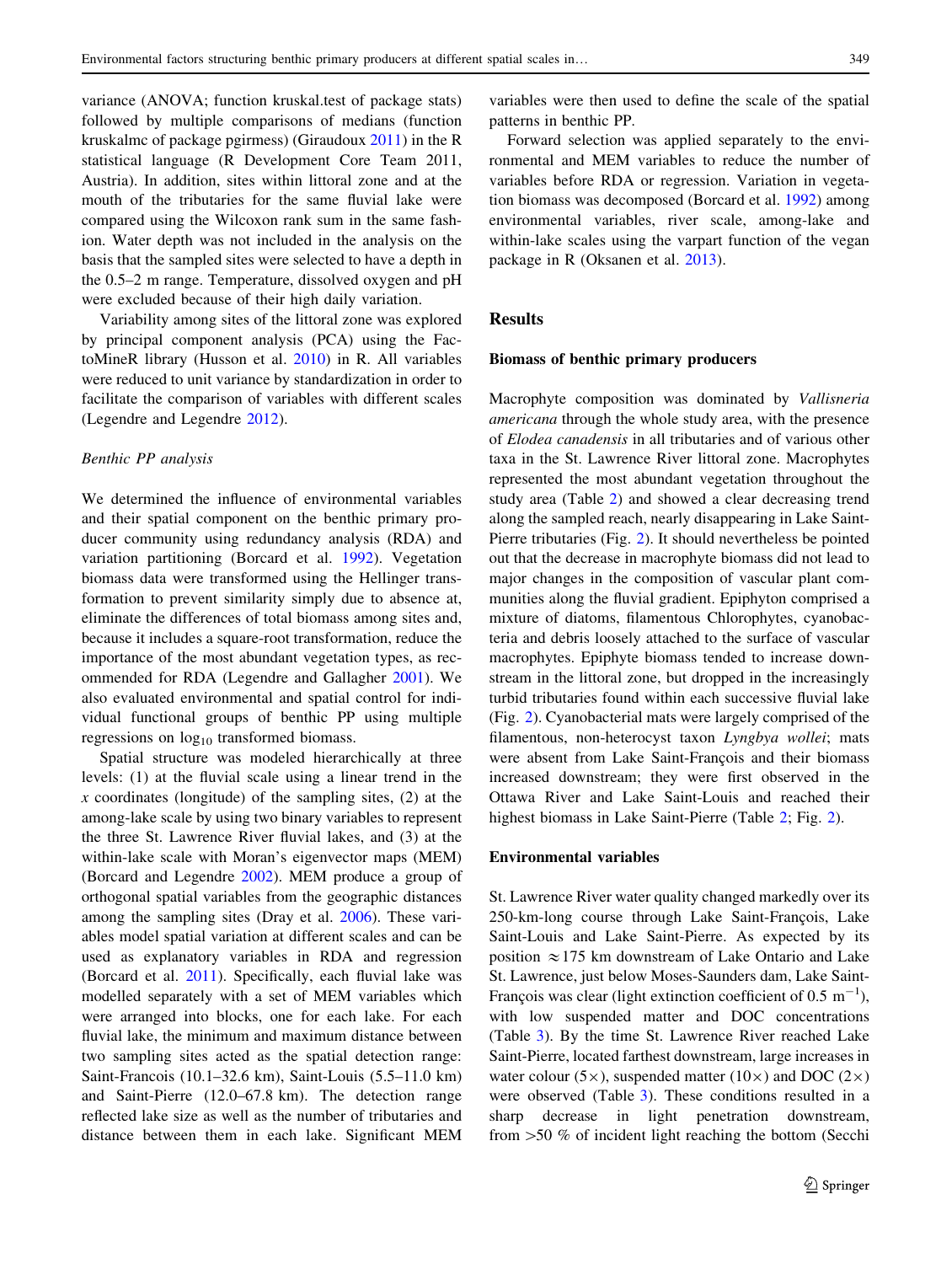| Dominant<br>macrophyte taxa:                                               | Lake St. François                                                                       |                                                                                      | Lake St. Louis                                                                            |                                                                                       | Lake St. Pierre                                                                               |                                                                                       |
|----------------------------------------------------------------------------|-----------------------------------------------------------------------------------------|--------------------------------------------------------------------------------------|-------------------------------------------------------------------------------------------|---------------------------------------------------------------------------------------|-----------------------------------------------------------------------------------------------|---------------------------------------------------------------------------------------|
|                                                                            | <b>SLR</b> littoral<br>$(N = 11)$<br>Vallisneria<br>americana,<br>Heteranthera<br>dubia | <b>Tributaries</b><br>$(N = 9)$<br>Vallisneria<br>americana,<br>Elodea<br>canadensis | <b>SLR</b> littoral<br>$(N = 6)$<br>Vallisneria<br>americana, Alisma<br>plantago-aquatica | <b>Tributaries</b><br>$(N = 10)$<br>Vallisneria<br>americana,<br>Elodea<br>canadensis | <b>SLR</b> littoral<br>$(N = 26)$<br>Vallisneria<br>americana,<br>Potamogeton<br>richardsonii | <b>Tributaries</b><br>$(N = 15)$<br>Vallisneria<br>americana,<br>Elodea<br>canadensis |
| Macrophytes biomass<br>$(g DM m^{-2})$                                     | $182(1-345)a$                                                                           | 165 $(11-277)a$                                                                      | $30(9 - 75)$ ab                                                                           | $67(5-176)a$                                                                          | $26(0-169)b$                                                                                  | $0(0-30)b$                                                                            |
| Epiphyton biomass<br>(µg of chla mg <sup>-1</sup><br>DM of<br>macrophytes) | 642 (106–5790)a                                                                         | 1219 (250–4694)a                                                                     | 538 (386–1109)a                                                                           | 955 $(127-5305)a$                                                                     | 1090 $(164 - 7623)a$                                                                          | $0(0-2210)b$                                                                          |
| Cyanobacterial mats<br>biomass<br>$(g DM m^{-2})$                          | $0(0-0)a$                                                                               | 0 $(0-0)a$                                                                           | $2(0-24)ab$                                                                               | 0 $(0-16)a$                                                                           | $0(0-46)b$                                                                                    | $0(0-0)b$                                                                             |

<span id="page-5-0"></span>Table 2 Median biomass and range for each of the three major types of benthic primary producers collected in the St. Lawrence River (SLR) fluvial lakes and their tributaries

Results of three comparison tests based on Kruskal–Wallis nonparametric analysis of variance (ANOVA) followed by multiple comparisons of medians

Letters identify significantly different groups ( $p < 0.05$ ) for each comparison: (1) between-lake comparisons (normal letters); (2) between littoral zone and tributary mouth for all lakes (italic letters); (3) between littoral zone and tributary mouth within each lake (bold characters)

depth  $>5$  m) in Lake Saint-François to  $<5$  % (Secchi depth \0.3 m) in Lake Saint-Pierre. St. Lawrence River water also became enriched in nutrients along the studied reach, showing a 2.5-fold increase in both dissolved N and P.

For Lake Saint-François, comparison of the water quality between St. Lawrence River littoral zone and tributaries for each fluvial lake showed that tributaries were significantly more turbid and rich in DOC than St. Lawrence River waters. In contrast, for lakes Saint-Louis and Saint-Pierre, both inflowing tributary waters and St. Lawrence River littoral areas were increasingly turbid and nutrient-rich moving downstream (Table [3\)](#page-7-0). Although conductivity was highly variable within each fluvial lake and among tributaries, it tended to decrease along the longitudinal river axis. Tributaries from Lake Saint-Pierre exhibited particularly high concentrations of suspended matter, DIN and DIN:TDP ratio as well as the highest range of conductivity values (Table [3\)](#page-7-0). Poor water quality in tributaries exerts a cumulative impact and explains the progressive downstream degradation of the St. Lawrence River water quality.

We explored the relationship between the physical, chemical and spatial variables of the St. Lawrence River littoral zone along the downstream gradient by PCA. The first two principal components captured 62 % of the total variance of the 13 standardized variables (Fig. [3](#page-8-0)a). The contrasting optical properties of water masses from Lake Saint-François (high conductivity, clear waters) and of Lake Saint-Louis and Lake Saint-Pierre (low conductivity, brown, turbid waters) was shown by the strong negative relation between conductivity and light penetration with color and DOC along the first PCA axis (49 %). In addition, the concentrations of all forms of N and P were grouped together along the first axis and were strongly associated with water optical properties (colour, DOC, SPM). The second axis  $(13 \%)$  was driven by the opposition between DIN: TDP and distance to nearest upstream tributary.

# Environmental and spatial variables controlling biomass of benthic PP

The combined influence of all environmental variables and spatial structure (fluvial, regional and lake scale) explained 61 %  $(R_{\text{adj}}^2)$  of the variation in the biomass of the benthic primary producers of the St. Lawrence River. The first axis  $(R<sub>adj.</sub><sup>2</sup> = 57 %)$  contrasted high biomass of macrophytes found in Lake Saint-François and epiphyton which was dominant in Lake Saint-Pierre at the downstream end of the fluvial gradient (Fig. [3b](#page-8-0)). In addition, the first axis showed the increase in DOC and nutrients (TN and TP) and decrease in transparency (color and light extinction coefficient) from Lake Saint-François to Lake Saint-Pierre. The correlation between benthic PP and MEM variables LSF-1 and LSF-3 (left side of axis I) indicates a spatial pattern of enhanced plant growth at distances in the order of 16–33 km downstream of tributary enrichment. The second axis (4 % of explained variation) related the biomass of L. wollei to a low DIN:TDP ratio and a long distance to the closest upstream tributary. Another regression analysis for L. wollei only (not shown), revealed that its biomass followed a spatial pattern at the  $\approx 8-11$  km scale in Lake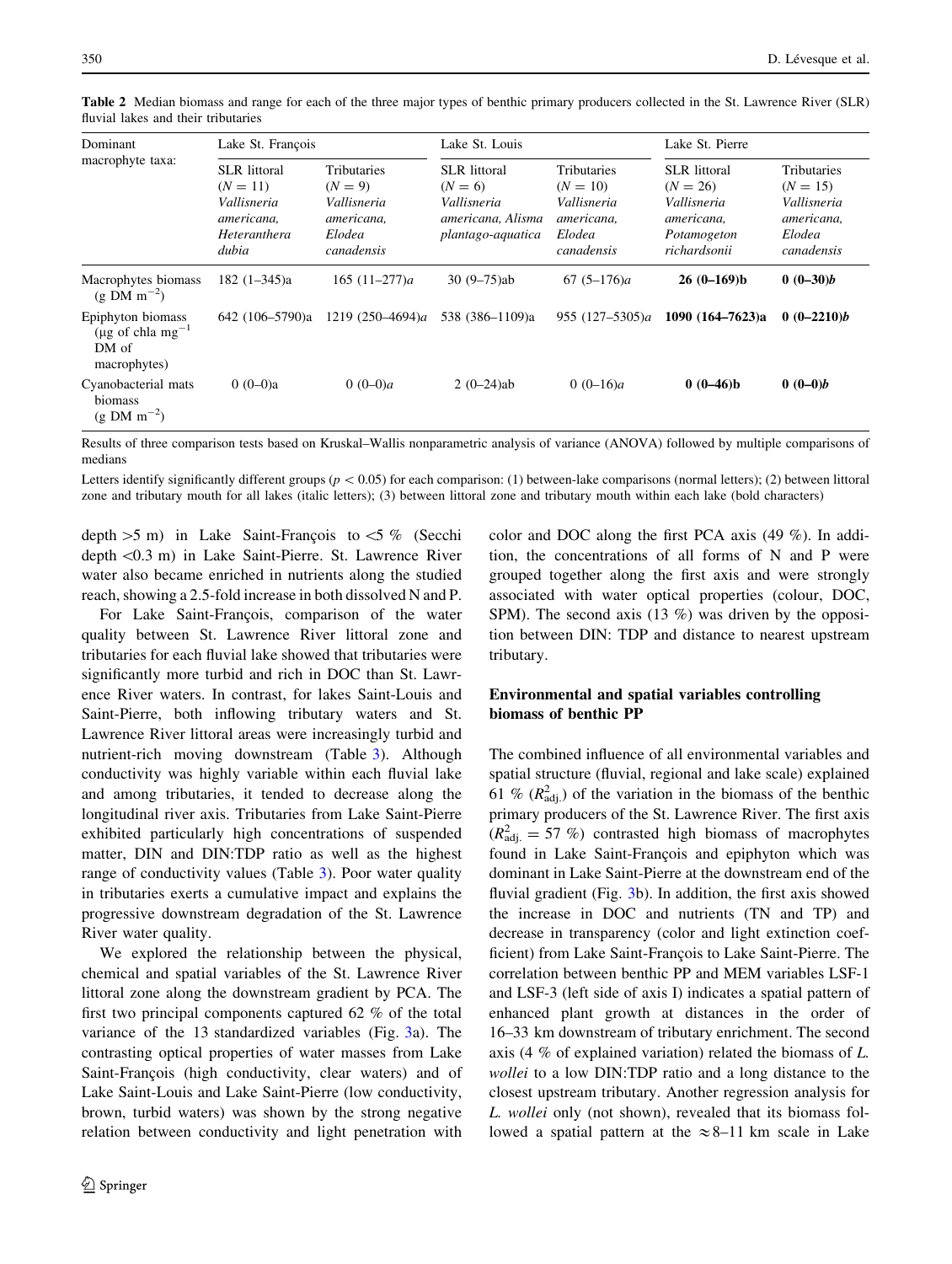<span id="page-6-0"></span>



Fig. 2 Vertical bar plot of the biomass of a submerged macrophytes, b epiphyton, and c cyanobacterial mats against distance from the Moses-Saunders power dam, for each major sampling regions (black horizontal bars). The top panel (vertical black bars) of each plot

represents biomass in the St. Lawrence River littoral sites and the bottom panel (vertical grey bars), the biomass sampled downstream of the mouth of tributaries. LSF Lake St. François, LSL Lake St. Louis and LSP Lake St. Pierre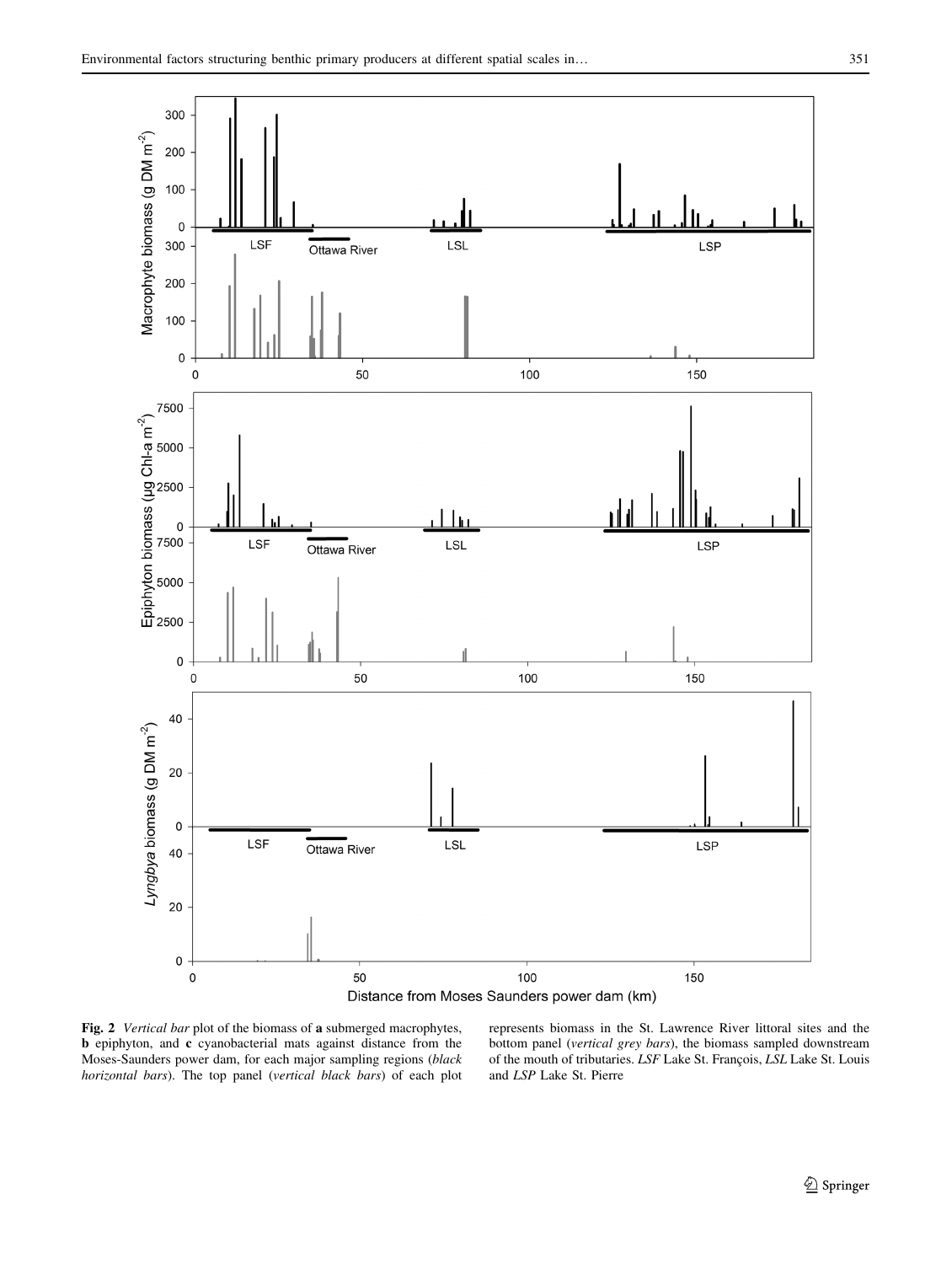|                                                | Lake St. François                 |                                 | Lake St. Louis                   |                           | Lake St. Pierre                   |                           |
|------------------------------------------------|-----------------------------------|---------------------------------|----------------------------------|---------------------------|-----------------------------------|---------------------------|
|                                                | <b>SLR</b> littoral<br>$(N = 11)$ | <b>Tributaries</b><br>$(N = 9)$ | <b>SLR</b> littoral<br>$(N = 6)$ | Tributaries<br>$(N = 10)$ | <b>SLR</b> littoral<br>$(N = 26)$ | Tributaries<br>$(N = 15)$ |
| Conductivity ( $\mu$ S cm <sup>-1</sup> )      | $261(23-282)$                     | $244(50-565)$                   | $161(64 - 253)$                  | $124(67-253)$             | $130(72 - 259)$                   | $172(27-597)$             |
| Light extinction coef. $(m^{-1})$              | $0.5(0.4-1.5)a$                   | 1.2 $(0.6-2.0)a$                | $1.0(0.4-2.1)$ ab                | $1.8(0.5-2.3)ab$          | $2.1(0.8-3.5)b$                   | $2.4(1.2-5.1)b$           |
| Color (Pt/Co)                                  | $9(2-16)a$                        | $21(6-80)$                      | $36(6-55)ab$                     | $47(7-59)$                | 46 $(9-71)b$                      | $47(11-206)$              |
| SPM $(mg L^{-1})$                              | $1(1-9)a$                         | 1 $(1-4)a$                      | $2(1-5)a$                        | $4(1-12)a$                | 11 $(2-48)b$                      | $18(2-170)b$              |
| Total Nitrogen ( $\mu$ g N L <sup>-1</sup> )   | 435 (315–495)a                    | 508 (370-1085)                  | 440 (370-1000)ab                 | 510 (360-1030)            | $622(365 - 885)b$                 | 670 (353-4620)            |
| DIN ( $\mu$ g N L <sup>-1</sup> )              | $102(22-183)a$                    | 64 $(20-246)a$                  | 123 (104-217)ab                  | 106 $(25-643)a$           | 241 (26-486)b                     | 262 (88-4577)b            |
| NH <sub>4</sub> (µg N L <sup>-1</sup> )        | $11(7-15)a$                       | $8(5-41)a$                      | $14(12-37)ab$                    | 18 $(9-69)ab$             | $21(2-96)b$                       | $27(8-757)b$              |
| Total Phosphorus ( $\mu$ g P L <sup>-1</sup> ) | $13(7-35)a$                       | $33(10-44)$                     | $20(11-56)ab$                    | $28(12-64)$               | 40 $(16-68)b$                     | $40(13-138)$              |
| TDP ( $\mu$ g P L <sup>-1</sup> )              | $8(5-23)a$                        | $20(6-37)$                      | $13(6-48)ab$                     | $16(8-40)$                | $20(10-34)b$                      | $19(7-67)$                |
| DIN: TDP (by mass)                             | $14(2-24)$                        | $3(1-18)a$                      | $9(5-21)$                        | $6(2-23)ab$               | $10(2-18)$                        | $15(5-68)b$               |
| DOC (mg C $L^{-1}$ )                           | $2.7(2.3-4.12)a$                  | $4.8(2.9-10.9)$                 | 5.6 $(2.4 - 7.0)$ ab             | $7.1(2.3-7.4)$            | $6.3$ $(2.8-7.1)$ b               | $5.9(3.4-12.6)$           |

<span id="page-7-0"></span>Table 3 Median values (range) of the chemical and physical water quality characteristics in the St. Lawrence River (SLR) fluvial lakes and tributaries (See Table [2](#page-5-0) for the key to statistical comparisons)

Saint-Louis. Following a forward selection on environmental variables, conductivity and TP were retained and the model still explained 59 %  $(R<sub>adj</sub><sup>2</sup>)$  of the variation in the biomass of the benthic primary producers of the St. Lawrence River (not shown).

Since environmental conditions were spatially structured, most of the explanatory power resided in their intersection (22 %; Table [4](#page-9-0)). Environmental variables (7 %) and within-lake (15 %) scale were important components on their own, but taken together also explained 5.5 % of biomass of benthic PP. Investigation of specific environmental/ spatial factors controlling each group of benthic PP revealed that macrophyte biomass was positively related to conductivity ( $R_{\text{adj.}}^2 = 37$  %; Table [4\)](#page-9-0), which was spatially structured at all scales ( $R_{\text{adj.}}^2 = 11 \%$ ), but also important on its own (18 %). Rising epiphyton biomass coincided with rising light extinction coefficient (i.e., increasing turbidity) and rising DIN:TDP ratio ( $R_{\text{adj.}}^2 = 15$  %), both largely modulated by within-lake differences between littoral sites and those influenced by local tributary inflow  $(R_{\text{adj.}}^2 = 7 \%)$ . Lyngbya wollei rising biomass was best correlated to rising DOC and dropping  $NH_4^+$  ( $R_{\text{adj.}}^2 = 32$  %), all of which showed a clear downstream gradient. The spatial structure within lake alone was important for all vegetation groups with 21 % of biomass variation explained for both macrophytes and epiphyton and to a lesser extent for Lyngbya with 13 % of biomass variation.

# **Discussion**

In this study we compared the littoral zone of three fluvial lakes located along a fluvial continuum providing a natural, three-level nested design (fluvial scale, among lakes and

within lakes) to understand the environmental control of benthic primary producer biomass. Water quality in the tributaries of the St. Lawrence River reflected land use and the geology of their drainage basins as their turbidity (light extinction coefficient, SPM, DOC) and DIN:TDP increased along the longitudinal river axis. We expected that biomass variation of benthic PP would be both environmentally and spatially controlled at the within-lake scale, which turned out to be the case; that finding will allow us to revisit the principles underlying the multi-scale functioning of large rivers.

# Factors controlling the biomass of benthic primary producers

Water conductivity is often the most important environmental variable controlling macrophytes (Alahuhta and Heino [2013](#page-10-0); Capers et al. [2010](#page-10-0); O'Hare et al. [2012\)](#page-11-0) and benthic algae (Biggs [1995\)](#page-10-0) at multiple scales. The gradient of apparently decreasing conductivity in the littoral zone of each fluvial lake is likely related to differences in geology among individual sub-watersheds. Lake Saint-Francois is characterized by waters originating from the Great Lakes in the interior lowlands (high conductivity). Lake Saint-Louis is the point of confluence of the Ottawa River, which drains the Canadian Shield, adding a major contribution of lowconductivity waters to the St. Lawrence River north shore. Lake Saint-Pierre receives tributaries draining the Canadian Shield to the north and the Appalachian Mountains to the south. Longitudinal changes in land use further amplify the downstream degradation in water quality (Biggs [1995](#page-10-0)): from the rural and forested section around Lake Saint-François, the St. Lawrence River flows through the heavily urbanized area of metropolitan Montreal around Lake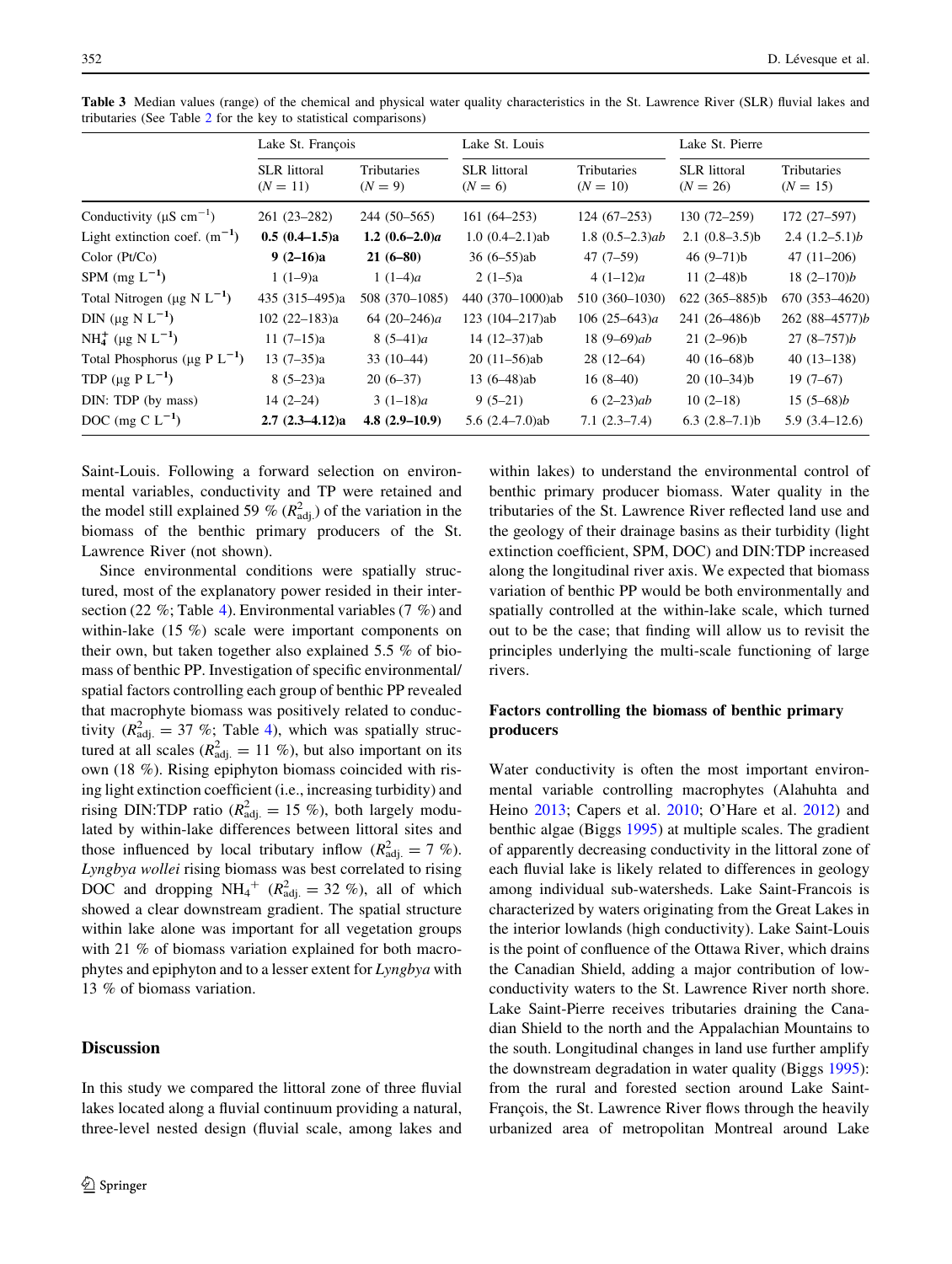<span id="page-8-0"></span>

Fig. 3 a Principal component analysis (PCA) biplot based on correlations among the physical and chemical variables of the littoral sites ( $N = 43$ ) of the St. Lawrence River. Arrows represent environmental variables (SPM concentration of suspended particulate matter, dist. near. tributary distance to the nearest upstream tributary, LSF Lake St. François, LSL Lake St. Louis and LSP Lake St. Pierre.). Full triangles represent the centroids of the states of the qualitative variable fluvial lake. b Redundancy analysis (RDA) with type 2 scaling for all environmental variables; biomass of benthic PP was Hellinger-transformed (full circles). Quantitative environmental and spatial variables selected by forward selection (arrows) and centroids of qualitative variables (full triangles) are also shown

Saint-Louis, eventually reaching the fertile farmlands surrounding Lake Saint-Pierre. The combined effects of geology and land use explain the downstream gradient of decreasing conductivity and rising turbidity and TP we reported in this study.

As hypothesized, each type of benthic PP exhibited a specific response to water quality which was structured across multiple spatial scales. The association of TP with the biomass of each benthic PP reflected the nutrient acquisition strategy of the different functional groups. Macrophytes were prevalent in the clear, low TP waters of upstream littoral Lake Saint-François since they rely primarily on sediment nutrients via root absorption (Barko and Smart [1986;](#page-10-0) Carignan and Kalff [1980](#page-10-0)). Epiphytic biomass was highest in downstream Lake Saint-Pierre, where local tributaries increased nutrient concentrations in the water column (Vadeboncoeur and Steinman [2002](#page-11-0)). Biomass of epiphyton was positively associated with DIN:TPD, reflecting the degradation of the water quality of tributaries of the St. Lawrence River along the river continuum and showing that tributary confluences are key ecological nodes (Thorp et al. [2006\)](#page-11-0). Similarly, a study of seven watersheds with varying agricultural use (12–80 %) found a stimulatory effect of tributary loadings on loosely attached algae (Makarewicz et al. [2007](#page-11-0)). For epiphytes, the positive correlation between biomass and the water extinction coefficient was likely achieved by the growth of epiphytes on macrophytes reaching towards the surface (Vis et al. [2006](#page-11-0)), in spite of the turbid conditions resulting from the high concentration of SPM brought by tributaries. Tributaries also supplied high DOC and nutrients concentrations favorable to cyanobacterial mats, either directly from the overlying water or indirectly via mineralization within the mat (Stevenson et al. [1996\)](#page-11-0). DOC and  $NH_4^+$  were also previously documented as environmental factors controlling the distribution and biomass of cyanobacterial mats in the St. Lawrence River (Levesque et al. [2012,](#page-11-0) [2015](#page-11-0)).

Although the importance of direct environmental selection was only meaningful for the benthic PP community and specifically for macrophytes, a large portion of the variation was explained by environmental variables that were structured spatially at all scales studied (fluvial scale, among lakes and within lakes) a common feature in similar studies (Alahuhta and Heino [2013;](#page-10-0) Capers et al. [2010;](#page-10-0) O'Hare et al. [2012](#page-11-0)). The importance of the within-lake scale alone for the whole benthic community and each functional group might also be indicative of the influence of autogenic biological processes (e.g., competition, grazing) and that environmental factors act at smaller scale  $(<10 \text{ km})$  than used in our study (Legendre and Legendre [2012](#page-11-0)).

From a management perspective, our results indicate that reduction in SPM and nutrient loads from tributaries through better management practice (BMPs), could improve the St. Lawrence River water quality and benthic habitats 16–33 km downstream of the river mouth, depending on their discharge and location along the St. Lawrence River continuum. In addition, our study revealed that the abundance of L. wollei mats fluctuated at distances  $\approx$  8–11 km. Our multi-level approach allowed us to detect which environmental factors influence benthic PP and at what scale they act and additionally to take into account the strong effect of human actions across spatial scales (Allan [2004](#page-10-0)) in order to preserve the integrity of the benthic primary producer community.

Part of the unexplained variation in our general model could result from the high variation in community organisation, originating from stochastic hydro-climatic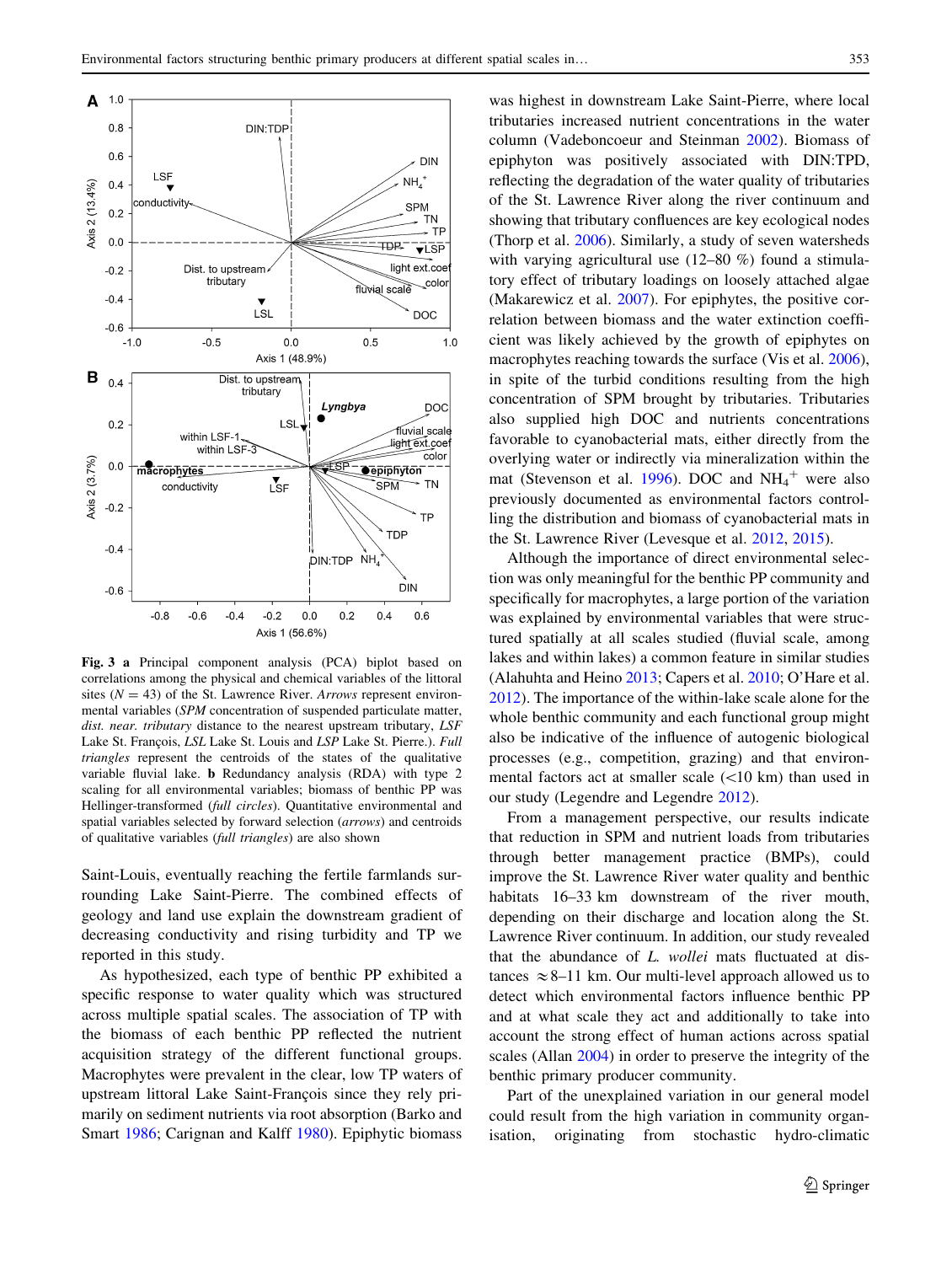|                                                               | Benthic PP<br>community | Macrophytes                         | Epiphyton            | Cyanobacterial<br>mats        |
|---------------------------------------------------------------|-------------------------|-------------------------------------|----------------------|-------------------------------|
| Overall model                                                 | $58.9^{\ast\ast\ast}$   | $63.7***$                           | $36.9***$            | $58.9***$                     |
| Individual models                                             |                         |                                     |                      |                               |
| Environment                                                   | $39.7***(a)$            | $36.9^{\ast\ast\ast\left(b\right)}$ | $15.4^{\ast\ast(c)}$ | $31.8^{\ast\ast\ast\circ(d)}$ |
| Fluvial scale                                                 | $26.4***$               | $20.2***$                           | 4.0 <sup>NS</sup>    | $21.3***$                     |
| Among-lake scale                                              | $30.9***$               | $16.1*$                             | 6.6 <sup>NS</sup>    | $19.0^{**}$                   |
| Within-lake scale                                             | $48.1***$               | $38.9***$                           | $29.1***$            | $58.4***$                     |
| Pure fractions                                                |                         |                                     |                      |                               |
| Environment                                                   | $7.0^\ast$              | $17.7^\ast{}^{\ast}{}^{\ast}$       | 0.1 <sup>NS</sup>    | 0.0 <sup>NS</sup>             |
| Fluvial scale                                                 | 0.2 <sup>NS</sup>       | $3.8*$                              | 0.0 <sup>NS</sup>    | 0.0 <sup>NS</sup>             |
| Among-lake scale                                              | $0.1^{\rm NS}$          | $0.7*$                              | 0.0 <sup>NS</sup>    | 0.0 <sup>NS</sup>             |
| Within-lake scale                                             | $14.9***$               | $21.1^{\ast\ast\ast}$               | $21.3***$            | $12.7***$                     |
| Fractions explained jointly (Not testable)                    |                         |                                     |                      |                               |
| Environment $\cap$ Fluvial scale                              | 0.0                     | 0.0                                 | 2.0                  | 0.1                           |
| Environment $\cap$ Among-lake                                 | 2.3                     | 0.0                                 | 4.3                  | 0.1                           |
| Environment $\cap$ Wihin-lake scale                           | 5.5                     | 3.2                                 | 6.8                  | 12.7                          |
| Environment $\cap$ Fluvial scale $\cap$ Among-lake            | 0.0                     | 2.3                                 | 1.5                  | 0.0                           |
| Environment $\cap$ Fluvial scale $\cap$ Within-lake           | 0.4                     | 1.7                                 | 0.2                  | 8.0                           |
| Environment $\cap$ Among-lake $\cap$ Within-lake              | 2.7                     | 0.7                                 | 0.5                  | 6.4                           |
| Fluvial scale $\cap$ Among-lake                               | 1.2                     | 0.2                                 | 0.0                  | 0.3                           |
| Fluvial scale $\cap$ Within-lake                              | 0.0                     | 0.0                                 | 0.0                  | 7.4                           |
| Among-lake $\cap$ Within-lake                                 | 0.0                     | 0.0                                 | 0.0                  | 6.7                           |
| Fluvial scale $\cap$ Among-lake $\cap$ Within-lake            | 2.4                     | 0.9                                 | 0.3                  | 0.0                           |
| Env $\cap$ Fluvial scale $\cap$ Among-lake $\cap$ Within-lake | 22.2                    | 11.3                                | 0.0                  | 4.5                           |

<span id="page-9-0"></span>**Table 4** Variation partitioning ( $R_{\text{adj.}}^2 \times 100$ ) of benthic PP community biomass and individual group biomass using environmental factors, fluvial scale, among-lake and within-lake scale variables subsets

 $* p < 0.05$ ,  $** p < 0.01$ ,  $** \times p < 0.001$ , NS not significant. Intersections (fractions explained jointly) are not mathematically testable

Variables included in the environmental component following forward selection (a) conductivity and TP; (b) conductivity; (c) DIN:TDP and light extinction coefficient; (d) DOC and  $NH_4^+$ 

disturbance events disrupting patches of benthic PP (Capers et al. [2010](#page-10-0); Thorp et al. [2006\)](#page-11-0). Such events, which can include water level and discharge variations, drought events, ice conditions, strong winds and waves, increase along the downstream direction in the St. Lawrence River. Lake Saint-Francois is largely stabilized and receives a small number of tributaries; Lake Saint-Louis level and water quality both vary under the influence of the Ottawa River and municipal discharge points. Of all St. Lawrence River fluvial lakes, Lake Saint-Pierre showed the highest spatial and temporal variability in level, discharge and water quality, resulting from the combined influences of the Ottawa River and multiple other tributaries (Table [1](#page-3-0)). The effect of such stochastic events are exemplified by the extremely low water levels experienced in 2007 in the St. Lawrence River, which may have amplified the amonglake differences in benthic PP growing in the shallow littoral zone. Because submerged macrophytes subsistence rely on buried belowground structures (Wetzel [2001](#page-11-0)) they are susceptible to water level decline and sediment dry-out

as shown by the decrease of macrophytes after a 1-year drop in water level in the St. Lawrence River (Hudon [1997](#page-10-0)). Given that water level variations increase as one moves downstream in the St. Lawrence River, low level/ discharge events should exert an increasingly high impact on benthic PP in Lake Saint-François relative to Lake Saint-Louis and Lake Saint-Pierre. Stochastic events can therefore interrupt the annually repeated succession ruled by seasonal replacements of species. This interruption allows dispersal to take on a more important role where species colonized a previously disturbed environment to fill empty niches (Thorp et al. [2006](#page-11-0)).

Our results indicate that anthropogenic activities have had major impacts on the St. Lawrence River fluvial landscape, despite the increasing range of water level variations and discharge with the distance downstream (Table [1\)](#page-3-0). The local impact of anthropogenic perturbations such as dams, nutrients inputs and shore modifications produce a patchy structure (Cushing et al. [2006](#page-10-0)) both in terms of water physico-chemistry and benthic PP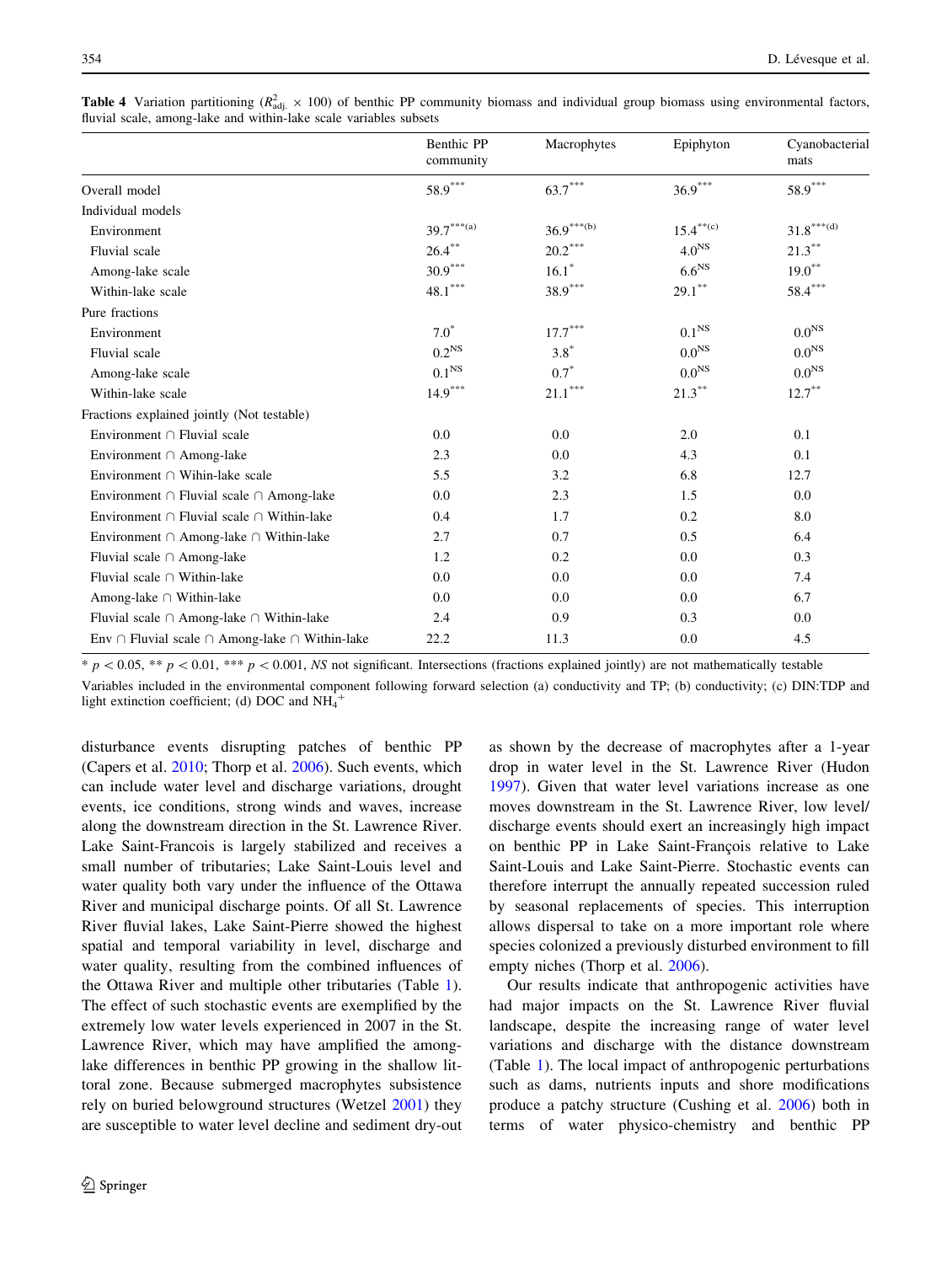<span id="page-10-0"></span>community composition. In summary, the spatial changes across the St. Lawrence River fluvial lakes are partially consistent with the presence of a fluvial gradient along the St. Lawrence River longitudinal axis but are best described by an assemblage of heterogeneous patches induced by human activities at small (tributaries) and large (dams) scales (Thorp et al. [2006](#page-11-0)). Given the major importance of submerged macrophytes as habitat for microfauna and fish that feed on them, water quality of all the St. Lawrence River tributaries, regardless of their size, induces a significant cumulative impact on river ecosystems at the fluvial scale. Our study shows that the sum of local tributary effects exerts considerable overall pressures on river ecosystems and that conversely, local-scale management of individual, albeit small watersheds, can markedly improve local ecological condition of the St. Lawrence River.

Acknowledgments Funding was provided by the St. Lawrence Action Plan and Environment and Climate Change Canada (C.H.). The authors thank Antonella Cattaneo, Bernadette Pinel-Alloul, Roxanne Maranger, Jan R. Stevenson and two anonymous reviewers for their insightful comments on the manuscript. We also thank Jean-Pierre Amyot and Lisa Gualtieri for help with field data collection and the laboratory staff of the St. Lawrence Centre (LEEQ-ECCC) for water quality analyses. François Boudreault (ECCC) assembled and drafted the location map.

# References

- Alahuhta J, Heino J (2013) Spatial extent, regional specificity and metacommunity structuring in lake macrophytes. J Biogeogr 40:1572–1582. doi[:10.1111/jbi.12089](http://dx.doi.org/10.1111/jbi.12089)
- Allan JD (2004) Landscapes and riverscapes: the influence of land use on stream ecosystems. Annu Rev Ecol Evol Syst 35:257–284. doi[:10.1146/annurev.ecolsys.35.120202.110122](http://dx.doi.org/10.1146/annurev.ecolsys.35.120202.110122)
- American Public Health Association. (1995) Standard methods for the examination of water and wastewater, 19th edition edn. American Public Health Association, Washington, D.C
- Barko JW, Smart RM (1986) Sediment-related mechanisms of growth limitation in submerged macrophytes. Ecology 67(1328):1340. doi[:10.2307/1938689](http://dx.doi.org/10.2307/1938689)
- Barko JW, Hardin DG, Matthews MS (1982) Growth and morphology of submersed freshwater macrophytes in relation to light and temperature. Can J Bot 60:877–887. doi:[10.1139/b82-113](http://dx.doi.org/10.1139/b82-113)
- Bibeault JF, Hudon C (2007) Water availability: an overview of issues and future challenges for the St. Lawrence River. Quebec Stud 42:75–90
- Biggs BJF (1995) The contribution of flood disturbance, catchment geology and land-use to the habitat template of periphyton in stream ecosystems. Freshw Biol 33:419–438. doi:[10.1111/j.](http://dx.doi.org/10.1111/j.1365-2427.1995.tb00404.x) [1365-2427.1995.tb00404.x](http://dx.doi.org/10.1111/j.1365-2427.1995.tb00404.x)
- Borcard D, Legendre P (2002) All-scale spatial analysis of ecological data by means of principal coordinates of neighbour matrices. Ecol Model 153:51–68. doi:[10.1016/s0304-3800\(01\)00501-4](http://dx.doi.org/10.1016/s0304-3800(01)00501-4)
- Borcard D, Legendre P, Drapeau P (1992) Partialling out the spatial component of ecological variation. Ecology 73(1045):1055. doi[:10.2307/1940179](http://dx.doi.org/10.2307/1940179)
- Borcard D, Legendre P, Avois-Jacquet C, Tuomisto H (2004) Dissecting the spatial structure of ecological data at multiple scales. Ecology 85:1826–1832. doi:[10.1890/03-3111](http://dx.doi.org/10.1890/03-3111)
- Borcard D, Gillet F, Legendre P (2011) Numerical ecology with R. Use R! series. Springer Science, New York. doi:[10.1007/978-1-](http://dx.doi.org/10.1007/978-1-4419-7976-6) [4419-7976-6](http://dx.doi.org/10.1007/978-1-4419-7976-6)
- Capers RS, Selsky R, Bugbee GJ (2010) The relative importance of local conditions and regional processes in structuring aquatic plant communities. Freshw Biol 55:952–966. doi:[10.1111/j.](http://dx.doi.org/10.1111/j.1365-2427.2009.02328.x) [1365-2427.2009.02328.x](http://dx.doi.org/10.1111/j.1365-2427.2009.02328.x)
- Carignan R, Kalff J (1980) Phosphorus sources for aquatic weeds: water or sediments. Science 207:987–989. doi[:10.1126/science.](http://dx.doi.org/10.1126/science.207.4434.987) [207.4434.987](http://dx.doi.org/10.1126/science.207.4434.987)
- Carignan R, Lorrain S (2000) Sediment dynamics in the fluvial lakes of the St. Lawrence River: accumulation rates and characterization of the mixed sediment layer. Can J Fish Aquat Sci 57:63–77. doi[:10.1139/cjfas-57-S1-63](http://dx.doi.org/10.1139/cjfas-57-S1-63)
- Cottenie K (2005) Integrating environmental and spatial processes in ecological community dynamics. Ecol Lett 8:1175–1182. doi:[10.](http://dx.doi.org/10.1111/j.1461-0248.2005.00820.x) [1111/j.1461-0248.2005.00820.x](http://dx.doi.org/10.1111/j.1461-0248.2005.00820.x)
- Cushing CE, Cummins KW, Minshall GW (2006) River and stream ecosystems of the world. University of California Press, Berkeley, California
- Dray S, Legendre P, Peres-Neto PR (2006) Spatial modelling: a comprehensive framework for principal coordinate analysis of neighbour matrices (PCNM). Ecol Model 196:483–493. doi:[10.](http://dx.doi.org/10.1016/j.ecolmodel.2006.02.015) [1016/j.ecolmodel.2006.02.015](http://dx.doi.org/10.1016/j.ecolmodel.2006.02.015)
- Duarte CM, Kalff J (1986) Littoral slope as a predictor of the maximum biomass of submerged macrophyte communities. Limnol Oceanogr 31(1072):1080
- Environment Canada. 2005. Manuel des methodes d'analyses (annexe B). Environment Canada, Quebec Region, Scientific and Technical Services Section, St. Lawrence Centre, Montreal, Canada
- Environment Canada (2012) Water survey Canada: hydat database. Environment Canada, Ottawa
- Forman RTT, Godron M (1986) Landscape ecology. Wiley, New York
- Franklin P, Dunbar M, Whitehead P (2008) Flow controls on lowland river macrophytes: a review. Sci Total Environ 400(369):378. doi[:10.1016/j.scitotenv.2008.06.018](http://dx.doi.org/10.1016/j.scitotenv.2008.06.018)
- Gallego I, Davidson TA, Jeppesen E, Perez-Martinez C, Fuentes-Rodriguez F, Juan M, Casas JJ (2014) Disturbance from pond management obscures local and regional drivers of assemblages of primary producers. Freshw Biol 59:1406–1422. doi[:10.1111/](http://dx.doi.org/10.1111/fwb.12354) [fwb.12354](http://dx.doi.org/10.1111/fwb.12354)
- Giraudoux P (2011) Data analysis in ecology R package version 1.5.2. <http://cran.r-project.org/web/packages/pgirmess/index.html>. Accessed 30 Apr 2014
- Gouvernement du Québec (2010) Répertoire des municipalités. Ministère des Affaires municipales et de l'Occupation du territoire, Gouvernement du Québec. [http://www.mamrot.gouv.](http://www.mamrot.gouv.qc.ca/repertoire-des-municipalites/) [qc.ca/repertoire-des-municipalites/.](http://www.mamrot.gouv.qc.ca/repertoire-des-municipalites/) Accessed 29 Sept 2015
- Hilton J, O'Hare M, Bowes MJ, Jones JI (2006) How green is my river? A new paradigm of eutrophication in rivers. Sci Total Environ 365:66–83. doi:[10.1016/j.scitotenv.2006.02.055](http://dx.doi.org/10.1016/j.scitotenv.2006.02.055)
- Hudon C (1997) Impact of water level fluctuations on St. Lawrence River aquatic vegetation. Can J Fish Aquat Sci 54:2853–2865. doi[:10.1139/cjfas-54-12-2853](http://dx.doi.org/10.1139/cjfas-54-12-2853)
- Hudon C, Carignan R (2008) Cumulative impacts of hydrology and human activities on water quality in the St. Lawrence River (Lake Saint-Pierre, Quebec, Canada). Can J Fish Aquat Sci 65(1165):1180. doi:[10.1139/f08-069](http://dx.doi.org/10.1139/f08-069)
- Hudon C, Lalonde S, Gagnon P (2000) Ranking the effects of site exposure, plant growth form, water depth, and transparency on aquatic plant biomass. Can J Fish Aquat Sci 57:31–42. doi:[10.](http://dx.doi.org/10.1139/cjfas-57-S1-31) [1139/cjfas-57-S1-31](http://dx.doi.org/10.1139/cjfas-57-S1-31)
- Hudon C et al (2012) Oligotrophication from wetland epuration alters the riverine trophic network and carrying capacity for fish. Aquat Sci 74(495):511. doi:[10.1007/s00027-011-0243-2](http://dx.doi.org/10.1007/s00027-011-0243-2)